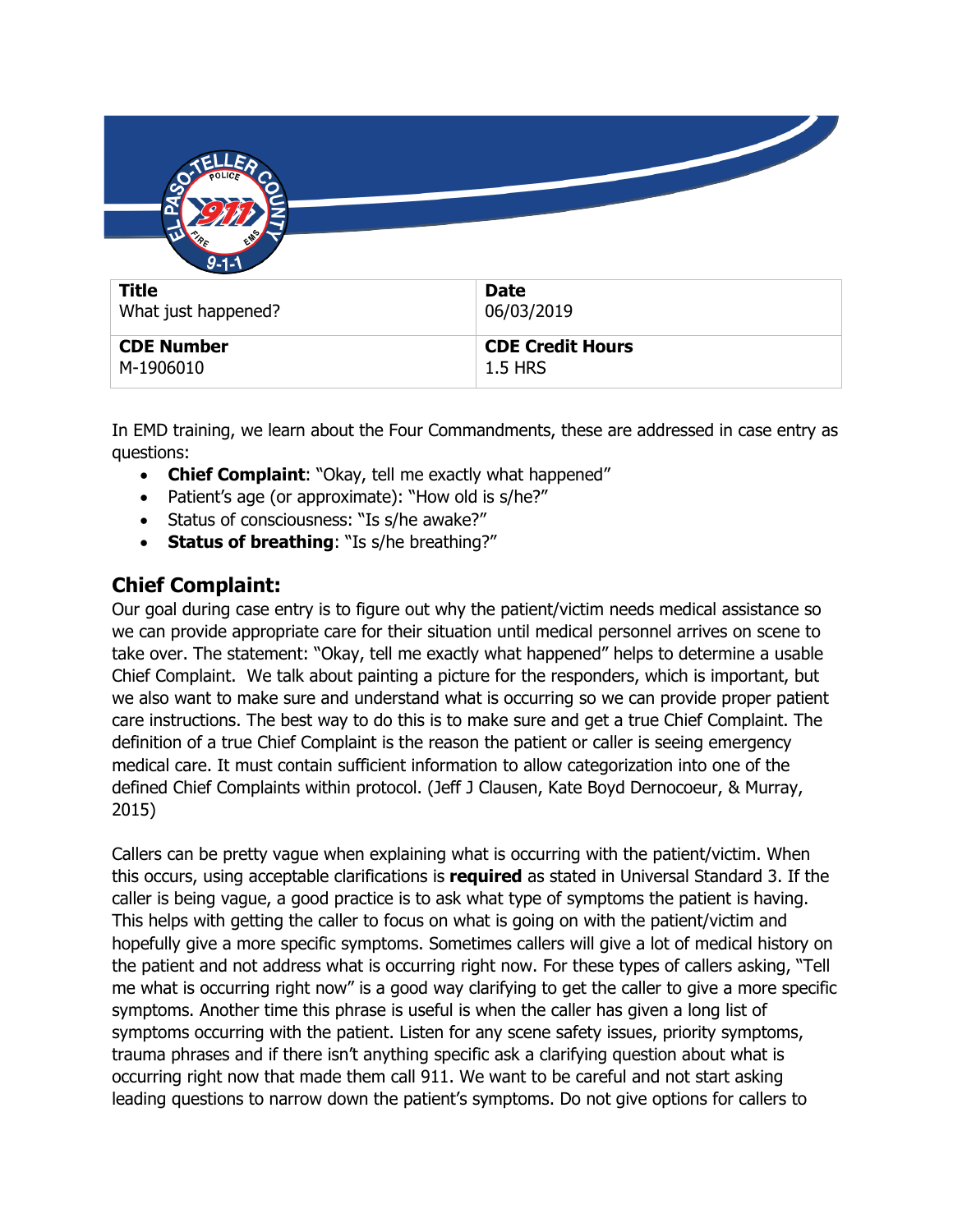

choose from such as: "Where is their pain, is it chest pain or stomach pain?" Also, we want to make sure and not ask other protocol questions during this time unless there are specific agency policies that allow for it. Some agencies are on multiple disciplines and asking if a fall patient is injured during case entry determines if they select fire or medical protocol. Focus on getting complete information during "Okay, Tell me exactly what happened" will help to select the correct Chief Complaint in protocol.



Some callers seem to be giving specific information on what is occurring, but there may be more to the story that we need to know. A caller saying "He's having a heart attack!" sounds like it could be handled on protocol 10: Chest pain, but does it really give the full picture on what symptoms the patient is experiencing? We need to get more specific information by asking "Okay, tell me exactly what happened?" The caller could reply with better information that narrows down a chief complaint by saying: "While we were talking his speech started slurring and he fell over". This is specific information

about what happened and why the patient needs medical assistance. There are times when callers may only give a diagnosis of what they believe to be occurring. It is our responsibility to ensure we are clarifying what type of symptoms need to be addressed. Someone calling in saying their friend is having a panic attack doesn't give any information about what type of problem their friend is having. The only exceptions to this that can be taken at face value are if a caller is saying that their friend or family member is having a stroke or diabetic issue. We can use these diagnoses' and just select these chief complaints because of their high degree of accuracy.

Diabetic Problems is one of the few Chief Complaints not named for priority symptoms or incident types, but diagnostic groupings. Historically, it has been demonstrated that callers do not report that a patient is diabetic unless they have actual knowledge of the patient's condition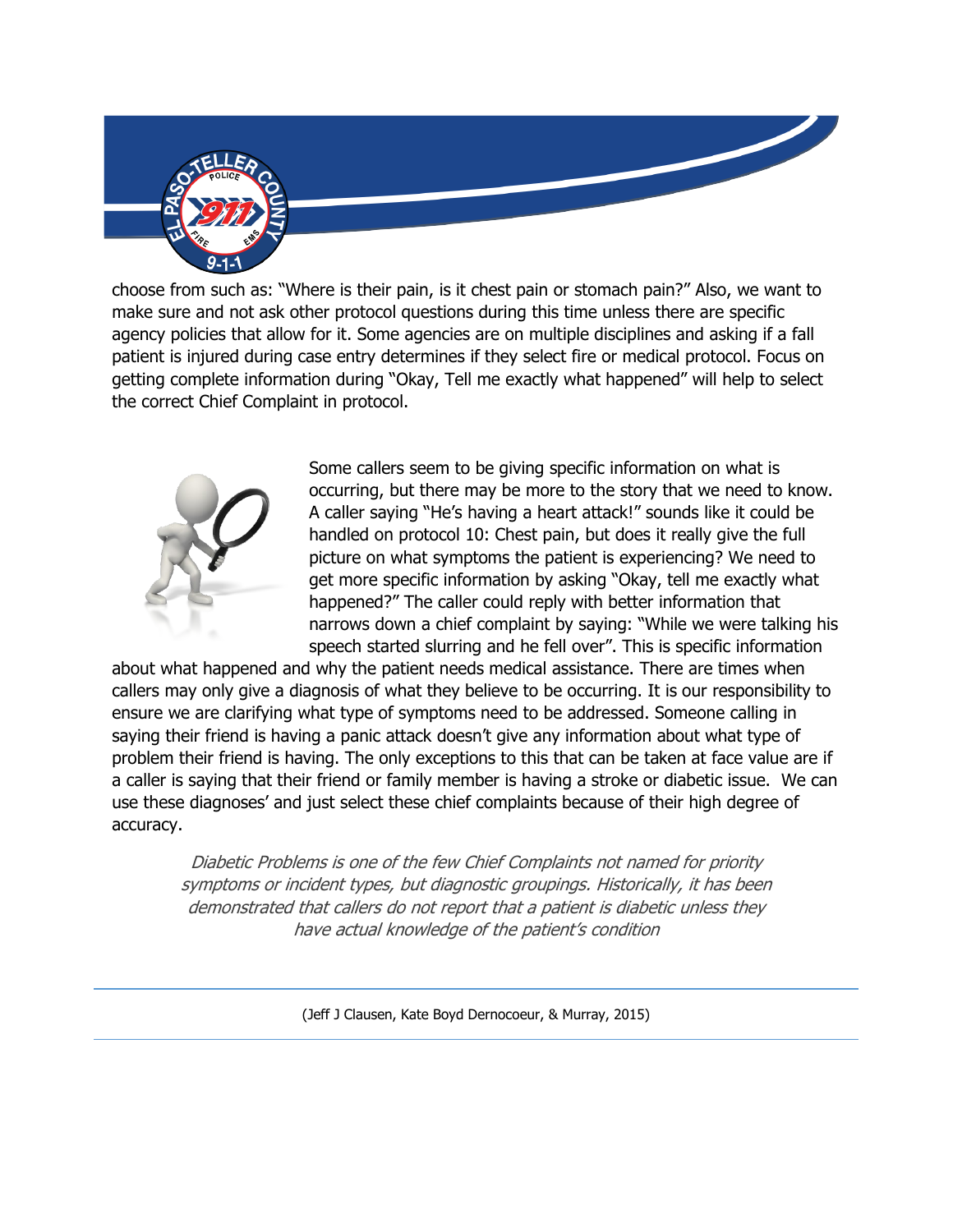

Working in a visually impaired environment can make it challenging to know when there are scene safety issues that need to be addressed. Making sure to understand what is happening

also helps to identify as well as address scene safety issues for the caller and responders. If a caller is reporting that his friend is bleeding, we need to know more. The bleeding could be caused by a gunshot, but they don't think to disclose this information until further clarification is asked of them. Clarification in these situations can be done by acknowledging what the caller is saying and then asking questions to clarify: "I understand your friend is bleeding, tell me exactly what happened." Doing this is an example of good customer service because the caller knows that what they said was heard, but we need to get more specific information.

### **Obvious Statements:**

There are times when "Okay, tell me exactly what happened" doesn't need to be asked. If the caller spontaneously provides an answer to the complaint description question before it is asked, the call taker may accept that answer without any clarification as long as the is not ambiguous or vague per universal standard 23. If there is any doubt regarding the Chief Complaint or the caller description of the scene or patient/victim circumstances, the caller must ask the question or clarify the answer. If a call taker answers the phone and the caller is saying, "My mom can't breathe, she's having an asthma attack". After gathering address/phone number, "Tell me exactly what happened" does not need to be asked. We have enough information to move forward and select a chief complaint with the information the caller provided.



#### **Things to Remember:**

When taking calls for service there can be a lot going on in dispatch and on the phone, make sure not to move on from tell me exactly what happened unless there is a clear understanding of what happened with the situation. There will be times when all good practices are used and there is still no clear pathway because the caller just doesn't have any information to give you or they are refusing to give it to you. Do the best you can with the situation and address scene safety, mechanism of injury, or the medical condition

that has been given by the caller. We want to try and get what happened, while not delaying patient care. Follow your agencies policies and procedures on these issues.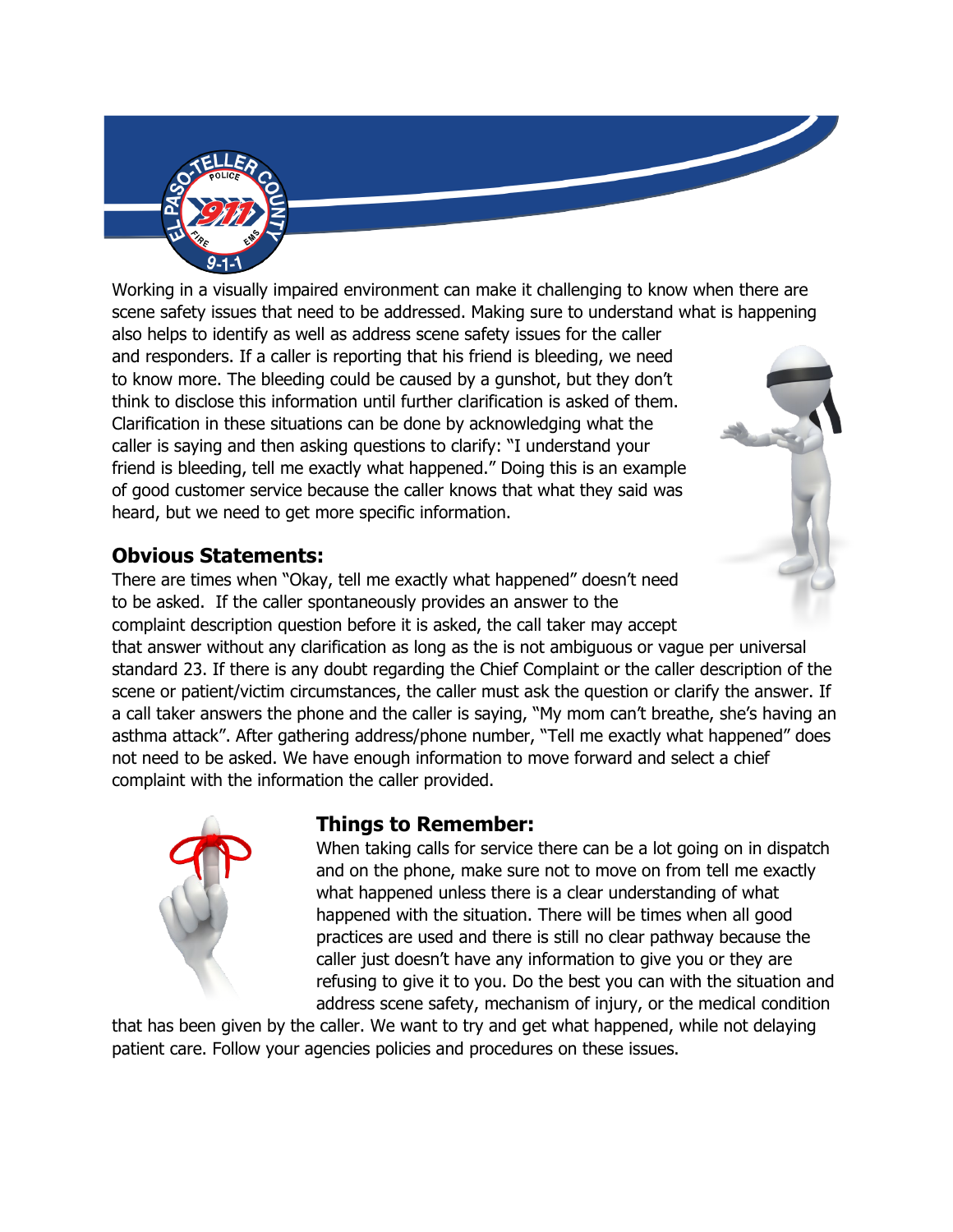

# Complaints vs Chief Complaints

Identify which are chief complaints that can be categorized and which are not. Use what chief complaint selection you would select and find it in the word find

- 1. "He's dying, come quick" 6. "He's bleeding"
- 2. "She had really bad chest pain" 7. "My dad is having a stroke"
- 
- 4. "The baby hurt his head" 9. "He's having heart issues"
- 
- 
- 
- 3. "She's having an anxiety attack" 8. "My mom is having an asthma attack"
	-
- 5. "My stomach hurts" 10. "My brother's blood sugar is high"

|  |  |  |  |  |  |  | L T V O E N V Y C J Z Y H K S I T L P Z |  |  |
|--|--|--|--|--|--|--|-----------------------------------------|--|--|
|  |  |  |  |  |  |  | U K T P K C N H S I P G Z F S U D T Q S |  |  |
|  |  |  |  |  |  |  | M M F U O U E D W F O W S X C S B G J N |  |  |
|  |  |  |  |  |  |  | D V L U R S Z U E X T B V Y C A F C W M |  |  |
|  |  |  |  |  |  |  | B R E A T H I N G P R O B L E M S E W A |  |  |
|  |  |  |  |  |  |  | Q W J P S E U S S I C I T E B A I D Z S |  |  |
|  |  |  |  |  |  |  | Y R A Z J H S S U P I J Q W J W O F J E |  |  |
|  |  |  |  |  |  |  | V I X F F D T G P Y T J Z O T V L C S R |  |  |
|  |  |  |  |  |  |  | N I A P L A N I M O D B A F D U Z Q Z G |  |  |
|  |  |  |  |  |  |  | C J A X A U H P J T Q F F O K J L D H G |  |  |

DIABETIC ISSUE STROKE

ABDOMINAL PAIN BREATHING PROBLEMS CHEST PAIN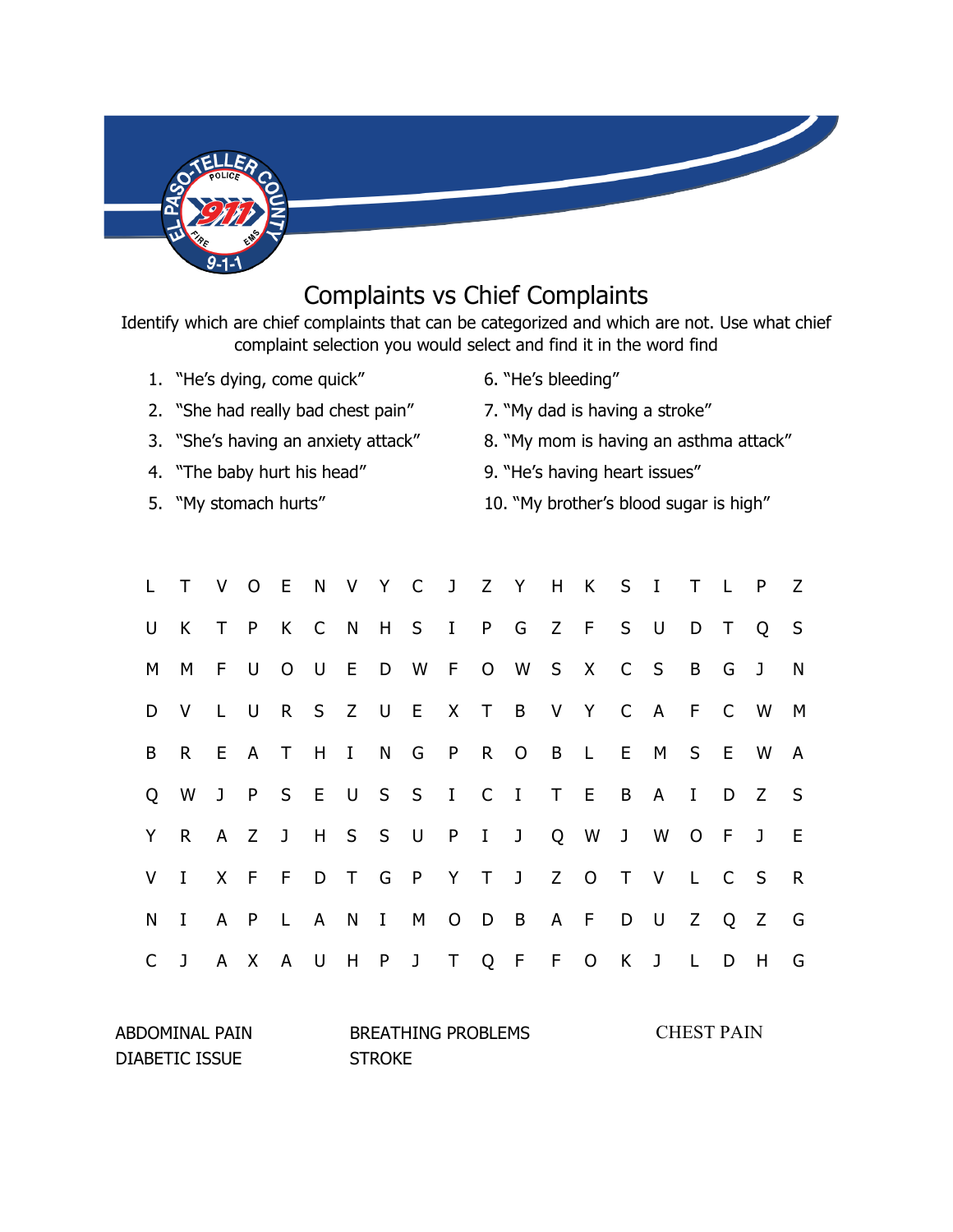

# **Scoring Standards:**

**UNIVERSAL STANDARD 3:** (ACCEPTABLE CLARIFICATIONS OR ENHANCEMENTS) THE CALL TAKER MAY PROVIDE AN ACCEPTABLE CLARIFICATION OR ENHANCEMENT TO ANY PROTOCOL QUESTION OR INSTRUCTION. ONCE THE SCRIPTED PROTOCOL QUESTION OR INSTRUCTION HAS BEEN READ AS WRITTEN, THE CALL TAKER MAY REPHRASE THE QUESTION OR INSTRUCTIONS USING LANGUAGE EQUIVALENT OR NEARLY EQUIVALENT IN MEANING TO THE SCRIPT IN THE FOLLOWING SITUATIONS:

- THE CALLER DOES NOT UNDERSTAND THE SCRIPTED PROTOCOL QUESTION OR INSTRUCTION
- THE CALLER ANSWERS AMBIGUOUSLY
- THE CALLER DOESN'T ANSWER AFTER A REASONABLE PERIOD OF TIME

IF THE CALL TAKER DOES NOT CLARIFY IN THESE SITUATIONS, THE QUESTION/INSTRUCTION IS REVIEWED AS ASKED INCORRECTLY/GIVEN INCORRECTLY.

THE CALL TAKER MAY REFER TO PREVIOUS STATEMENTS MADE BY THE CALLER (INCLUDING THOSE SPONTANEOUSLY PROVIDED) TO INTRODUCE THE CLARIFICATION, BUT THE CALLER TAKER MUST THEN ASK A COMPLETE QUESTION TO CONFIRM AN OBJECTIVE ANSWER TO THE QUESTION.

CORRECT EXAMPLES:

- "YOU SAID SHE CAN'T GET OUT OF THE CAR, BUT I NEED TO CONFIRM-IS SHE TRAPPED?"
- "YOU SAID SHE'S TRAPPED IN THE VEHICLE, IS THAT CORRECT?"
	- o THIS IS ACCEPTABLE AS THE CALL TAKER REFERS TO THE CALLER'S STATEMENT AND THEN REQUIRES THE CALLER TO CONFIRM WHETHER THIS STATEMENT IS CORRECT BY ASKING A COMPLETE STATEMENT

INCORRECT EXAMPLES:

- "YOU SAID SHE'S TRAPPED, RIGHT?"
	- $\circ$  THIS IS INCORRECT AS THE CALL TAKER PROVIDES THE CALLER AN ANSWER AND THEN LEADS THE CALLER INTO AGREEING WITH THE PROVIDED ANSWER

**UNIVERSAL STANDARD 23:** (OBVIOUS ANSWERS) THE CALL TAKER IS NOT REQUIRED TO ASK QUESTIONS WHEN THE ANSWER IS ALREADY OBVIOUS. ANSWERS ARE CONSIDERED OBVIOUS ONLY IN THE FOLLOWING CASES:

- WHEN AN ANSWER TO A SPECIFIC QUESTION HAS ALREADY BEEN EXPLICITLY STATED BY THE CALLER
- WHEN THE CALLER HAS ALREADY PROVIDED THE ANSWER THROUGH A CLEAR AND DIRECT REFERENCE TO THE PATIENT/VICTIM OR SCENE CIRCUMSTANCES